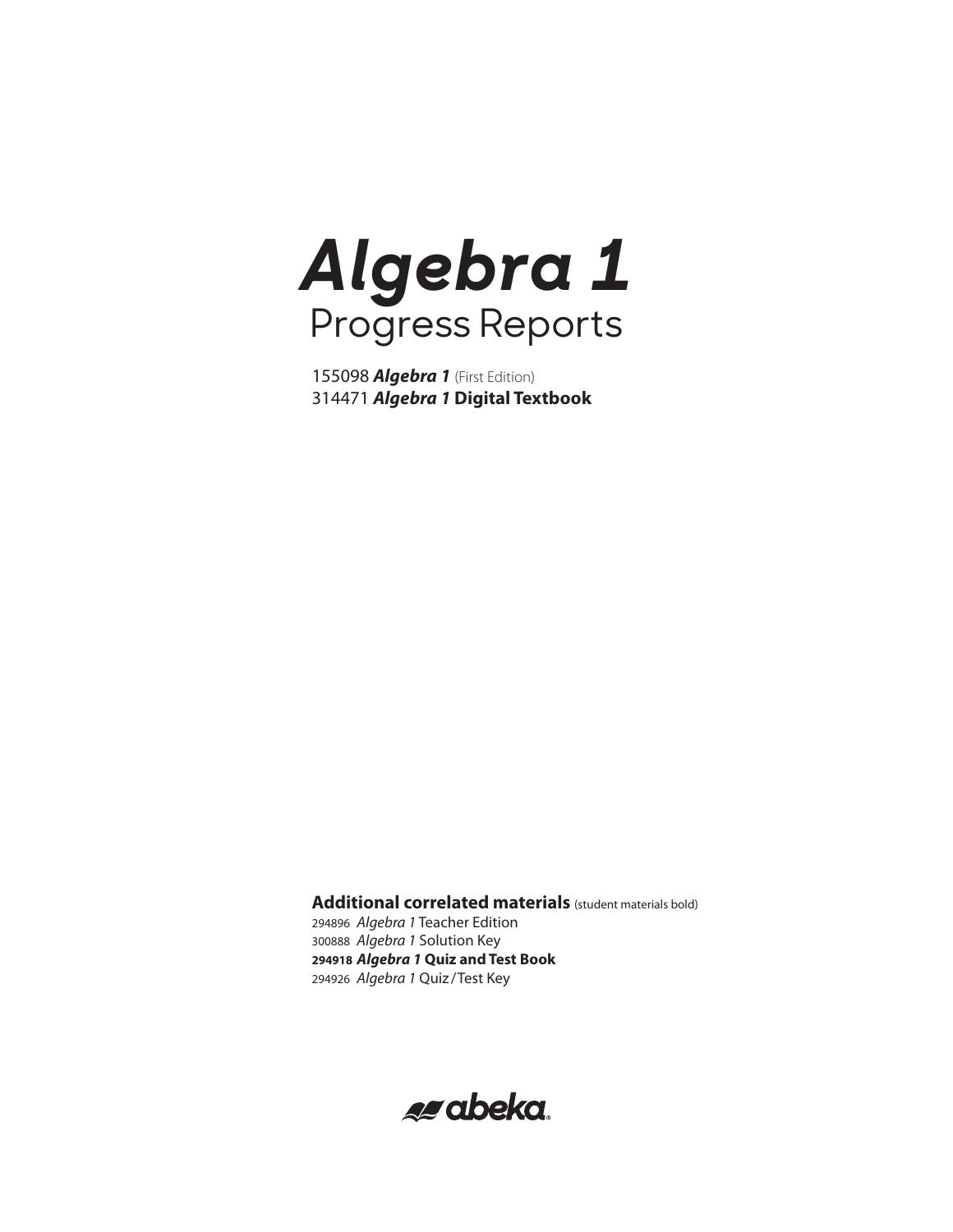**First Grading Period**

Lessons 1–43

|                 | Student Name |       |        |
|-----------------|--------------|-------|--------|
|                 | Last         | First | Middle |
| Home Teacher    |              |       |        |
| Address         |              |       |        |
| City, State ZIP |              |       |        |

es abeka.

| <b>QUIZZES</b> |                |       | <b>TESTS</b> |                |       | <b>ALGEBRA 1</b>  |                          |
|----------------|----------------|-------|--------------|----------------|-------|-------------------|--------------------------|
| Lesson         | Quiz           | Grade | Lesson       | Test           | Grade | Quiz Avg. 1/3     |                          |
| $\overline{4}$ | 1              |       | 13           | $\mathbf{1}$   |       | Test Avg. 1/3     | $\overline{\phantom{a}}$ |
| 6              | $\overline{2}$ |       | 28           | $\overline{2}$ |       | Exam 1/3          |                          |
| 9              | 3              |       |              |                |       |                   |                          |
| 12             | $\overline{4}$ |       |              | Test Avg.      |       | <b>Final Avg.</b> |                          |
| 18             | 5              |       |              |                |       |                   |                          |
| 22             | 6              |       |              |                |       |                   |                          |
| 27             | 7              |       | Lesson       | Exam           | Grade |                   |                          |
|                | $\mathsf{A}^*$ |       | 43           | 3              |       |                   |                          |
| 32             | $\,8\,$        |       |              |                |       |                   |                          |
| 35             | 9              |       |              |                |       |                   |                          |
| 39             | $10$           |       |              |                |       |                   |                          |
| 42             | 11             |       |              |                |       |                   |                          |
|                | Quiz Avg.      |       |              |                |       |                   |                          |

\*Optional concepts quiz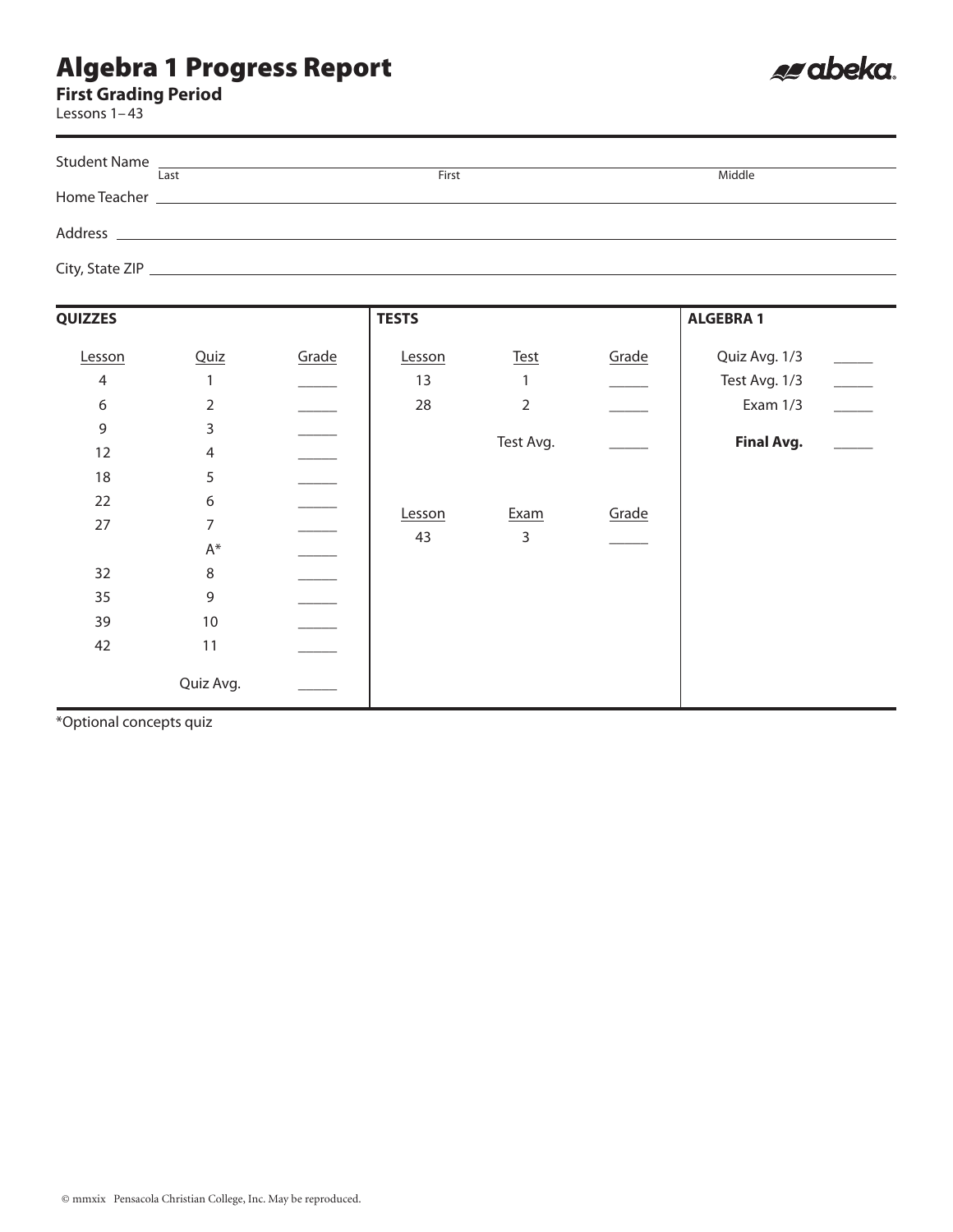#### **Second Grading Period**

Lessons 44–85

| Last | First | Middle |
|------|-------|--------|
|      |       |        |
|      |       |        |
|      |       |        |
|      |       |        |
|      |       |        |
|      |       |        |

es abeka.

| <b>QUIZZES</b>             |                                              |       | <b>TESTS</b>       |                             |       | <b>ALGEBRA1</b>                            |                          |
|----------------------------|----------------------------------------------|-------|--------------------|-----------------------------|-------|--------------------------------------------|--------------------------|
| Lesson<br>46<br>49         | Quiz<br>12<br>13                             | Grade | Lesson<br>56<br>66 | Test<br>$\overline{4}$<br>5 | Grade | Quiz Avg. 1/3<br>Test Avg. 1/3<br>Exam 1/3 | $\overline{\phantom{a}}$ |
| 52<br>59<br>62             | 14<br>15<br>16                               |       |                    | Test Avg.                   |       | <b>Final Avg.</b>                          |                          |
| 65<br>71<br>75<br>80<br>83 | 17<br>18<br>19<br>20<br>21<br>$\mathsf{B}^*$ |       | Lesson<br>85       | Exam<br>$\boldsymbol{6}$    | Grade |                                            |                          |
|                            | Quiz Avg.                                    |       |                    |                             |       |                                            |                          |

\*Optional concepts quiz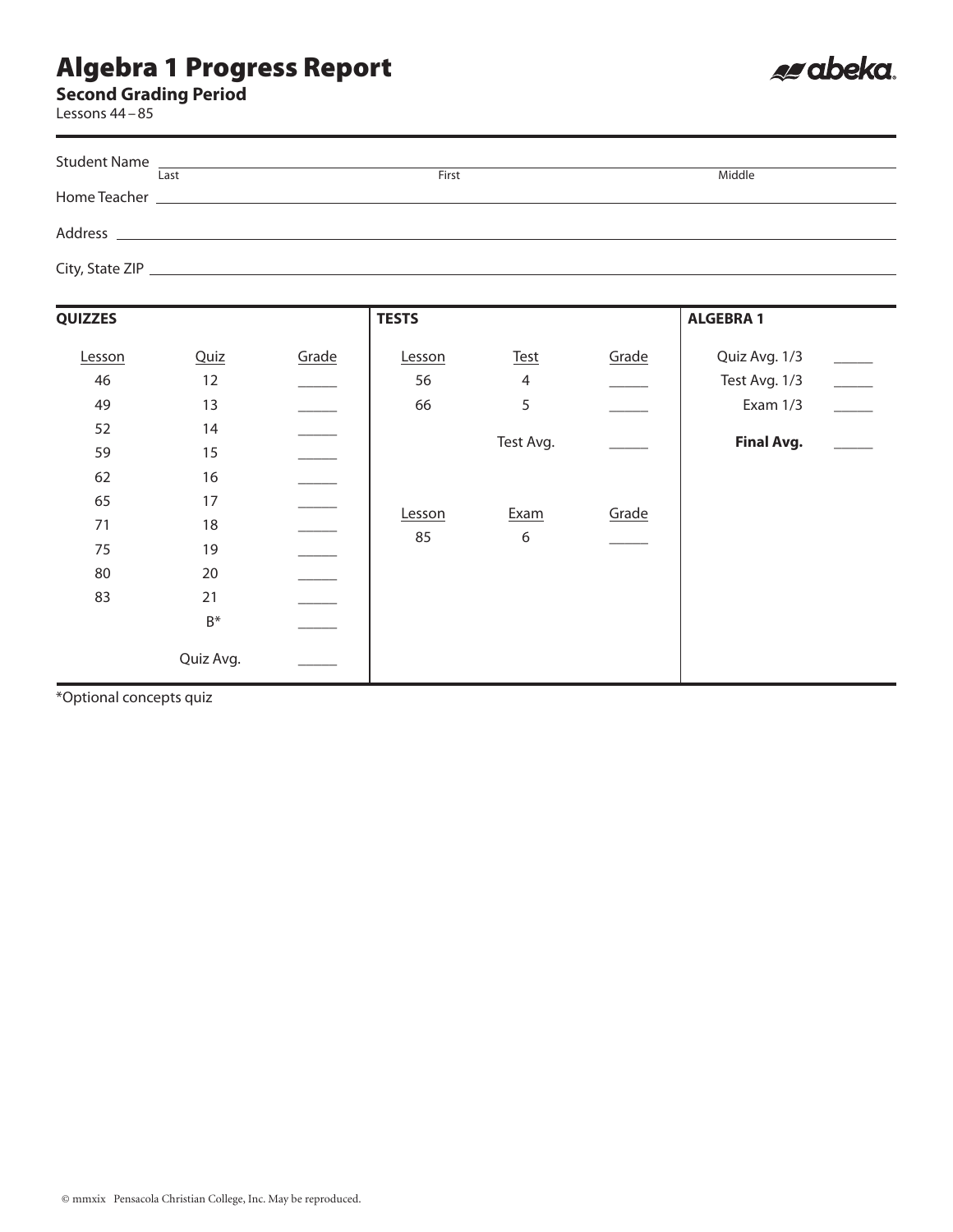**Third Grading Period**

Lessons 86–127

| Last | First | Middle |
|------|-------|--------|
|      |       |        |
|      |       |        |
|      |       |        |
|      |       |        |
|      |       |        |
|      |       |        |

es abeka.

| <b>QUIZZES</b>                  |                                                                             |       | <b>TESTS</b>         |                                    |       | <b>ALGEBRA 1</b>                                                |                          |
|---------------------------------|-----------------------------------------------------------------------------|-------|----------------------|------------------------------------|-------|-----------------------------------------------------------------|--------------------------|
| Lesson<br>91<br>96<br>100       | Quiz<br>22<br>23<br>24                                                      | Grade | Lesson<br>103<br>116 | <b>Test</b><br>7<br>8<br>Test Avg. | Grade | Quiz Avg. 1/3<br>Test Avg. 1/3<br>Exam 1/3<br><b>Final Avg.</b> | $\overline{\phantom{a}}$ |
| 108<br>112<br>120<br>122<br>126 | $\mathsf{C}^*$<br>25<br>26<br>27<br>28<br>$\mathsf{D}^*$<br>29<br>Quiz Avg. |       | Lesson<br>127        | Exam<br>$\overline{9}$             | Grade |                                                                 |                          |

\*Optional concepts quizzes